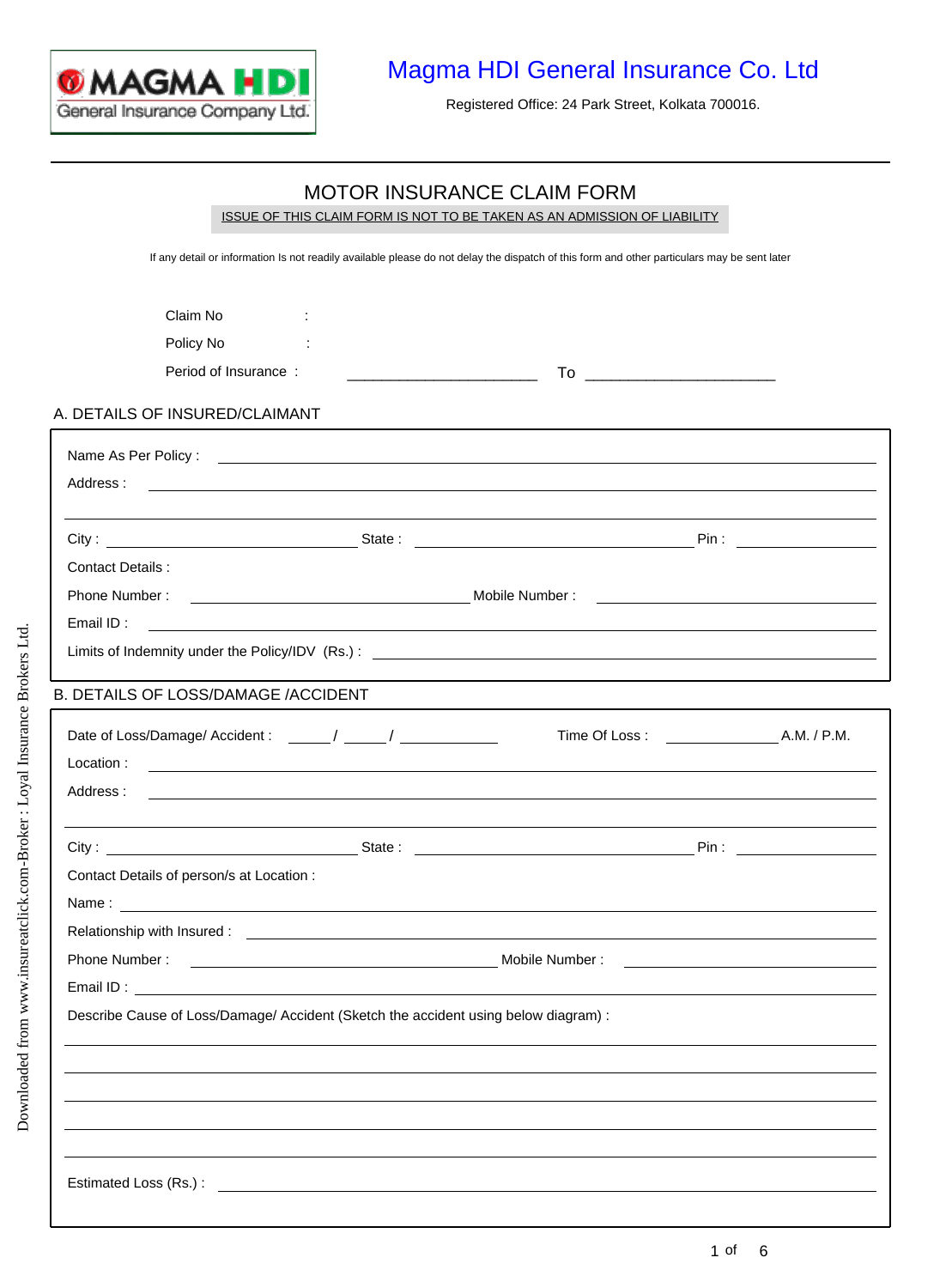| <b>WITNESS DETAILS</b>                                                                                                               | <b>INFORMATION TO AUTHORITY</b>                                                                                                                                                                                                               |
|--------------------------------------------------------------------------------------------------------------------------------------|-----------------------------------------------------------------------------------------------------------------------------------------------------------------------------------------------------------------------------------------------|
| Were there any witnesses to<br>the loss /Damage/ accident?<br>Yes<br>¶ No<br>П<br>If 'Yes',                                          | Has the loss been reported to an<br>Yes<br>Authority?<br>No T<br>If 'No', reason for not reporting,                                                                                                                                           |
| Address:<br><u> 1989 - Johann Barbara, martxa alemaniar a</u>                                                                        | If 'Yes', provide details<br>$\Box$ Police<br>$\Box$ RTA<br>ヿ Fire<br>Other<br>Name of Authority / P.S. :                                                                                                                                     |
|                                                                                                                                      | Information Report No./ Authority Reference No. and Date:                                                                                                                                                                                     |
|                                                                                                                                      |                                                                                                                                                                                                                                               |
| Email<br><u> 1999 - Johann John Stein, markin fan it ferskearre fan it ferskearre fan it ferskearre fan it ferskearre fan</u><br>ID: | <u> 1989 - Johann John Stein, markin fan it ferstjer fan it ferstjer fan it ferstjer fan it ferstjer fan it fers</u>                                                                                                                          |
|                                                                                                                                      | City:<br><u> 1989 - Johann Barn, fransk politik fotograf (d. 1989)</u>                                                                                                                                                                        |
|                                                                                                                                      | Email<br>the control of the control of the control of the control of the control of the control of the control of the control of the control of the control of the control of the control of the control of the control of the control<br>ID: |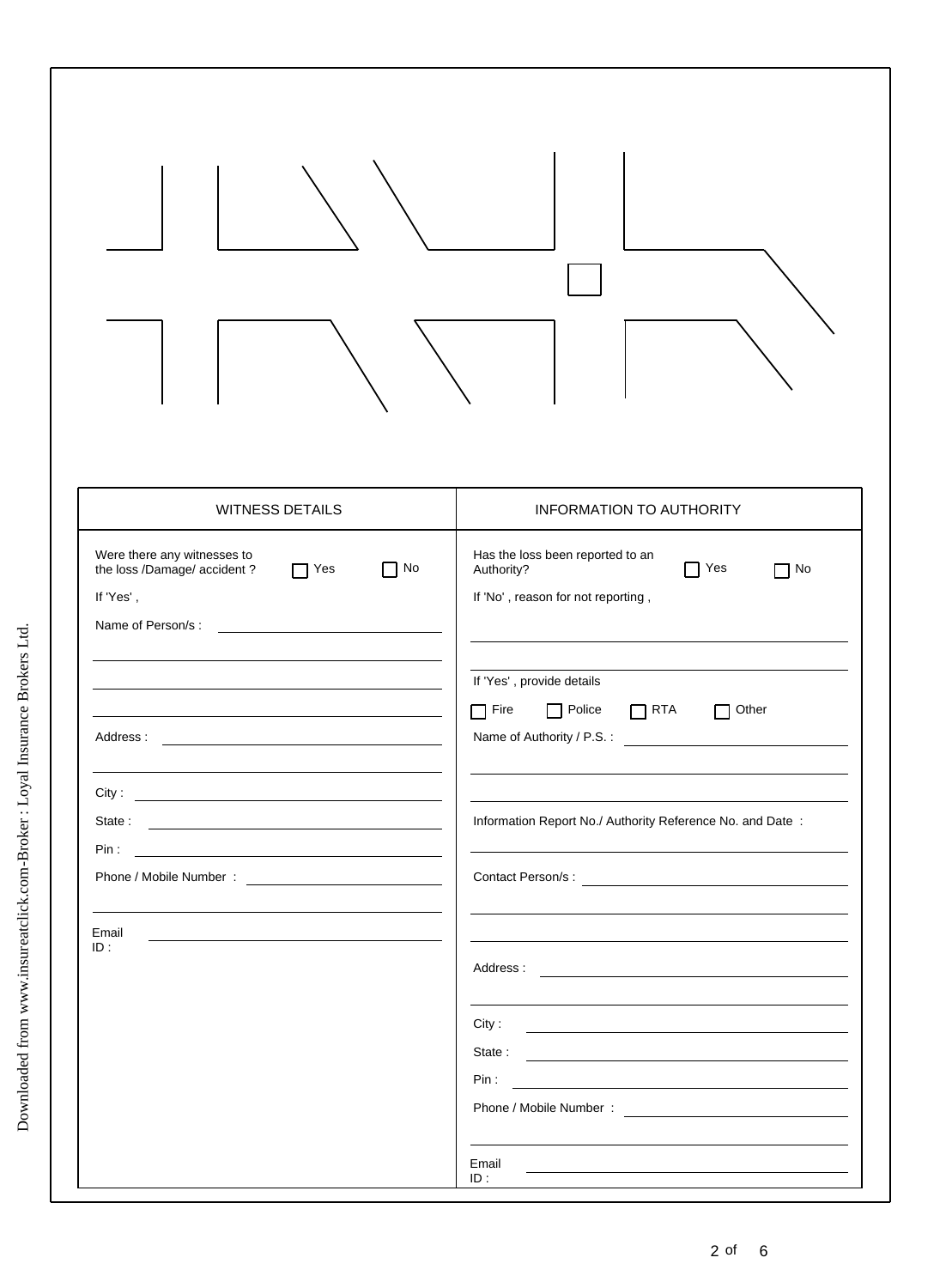# C. VEHICLE DETAILS

|                               | Model:<br><u> 1989 - Jan James James Jan James James Jan James James James James James James James James James James James</u>                                                                                                                                                                                                                    |  |
|-------------------------------|---------------------------------------------------------------------------------------------------------------------------------------------------------------------------------------------------------------------------------------------------------------------------------------------------------------------------------------------------|--|
|                               |                                                                                                                                                                                                                                                                                                                                                   |  |
| VIN No:                       |                                                                                                                                                                                                                                                                                                                                                   |  |
|                               |                                                                                                                                                                                                                                                                                                                                                   |  |
|                               |                                                                                                                                                                                                                                                                                                                                                   |  |
| Date of Transfer:             | $\frac{1}{\sqrt{2\pi}}$ / $\frac{1}{\sqrt{2\pi}}$ / $\frac{1}{\sqrt{2\pi}}$ / $\frac{1}{\sqrt{2\pi}}$ / $\frac{1}{\sqrt{2\pi}}$ / $\frac{1}{\sqrt{2\pi}}$ / $\frac{1}{\sqrt{2\pi}}$ / $\frac{1}{\sqrt{2\pi}}$ / $\frac{1}{\sqrt{2\pi}}$ / $\frac{1}{\sqrt{2\pi}}$ / $\frac{1}{\sqrt{2\pi}}$ / $\frac{1}{\sqrt{2\pi}}$ / $\frac{1}{\sqrt{2\pi}}$ / |  |
| RTO Jurisdiction:             |                                                                                                                                                                                                                                                                                                                                                   |  |
|                               |                                                                                                                                                                                                                                                                                                                                                   |  |
| Vehicle Class:                | $\Box$ GCCV<br>Miscellaneous<br>$\Box$ Pvt Car<br>$\Box$ PCCV<br>Two Wheeler<br>Others (specify)                                                                                                                                                                                                                                                  |  |
| D. DETAILS OF OTHER INSURANCE |                                                                                                                                                                                                                                                                                                                                                   |  |
|                               | Is the loss/damage covered under any other Insurance?<br>No<br>Yes<br>$\mathsf{L}$<br>$\mathbf{I}$<br>If 'Yes', specify details and attach a copy of the policy                                                                                                                                                                                   |  |
|                               |                                                                                                                                                                                                                                                                                                                                                   |  |
|                               |                                                                                                                                                                                                                                                                                                                                                   |  |
|                               |                                                                                                                                                                                                                                                                                                                                                   |  |
|                               |                                                                                                                                                                                                                                                                                                                                                   |  |
|                               |                                                                                                                                                                                                                                                                                                                                                   |  |
|                               |                                                                                                                                                                                                                                                                                                                                                   |  |
|                               |                                                                                                                                                                                                                                                                                                                                                   |  |
| Policy No:                    | Period of Insurance :                                                                                                                                                                                                                                                                                                                             |  |
| Sum Insured :                 | <u> 1989 - Johann Stoff, deutscher Stoff, der Stoff, der Stoff, der Stoff, der Stoff, der Stoff, der Stoff, der S</u>                                                                                                                                                                                                                             |  |
| E. DETAILS OF OTHER INTEREST  |                                                                                                                                                                                                                                                                                                                                                   |  |
|                               | Is the Insured the Sole Owner of the property?<br>$\Box$ Yes<br>$\Box$ No<br>If 'No', specify                                                                                                                                                                                                                                                     |  |
|                               |                                                                                                                                                                                                                                                                                                                                                   |  |
|                               |                                                                                                                                                                                                                                                                                                                                                   |  |
| Address :                     | <u> 1980 - Andrea Andrew Maria (h. 1980).</u>                                                                                                                                                                                                                                                                                                     |  |
|                               |                                                                                                                                                                                                                                                                                                                                                   |  |
|                               |                                                                                                                                                                                                                                                                                                                                                   |  |
|                               |                                                                                                                                                                                                                                                                                                                                                   |  |
|                               |                                                                                                                                                                                                                                                                                                                                                   |  |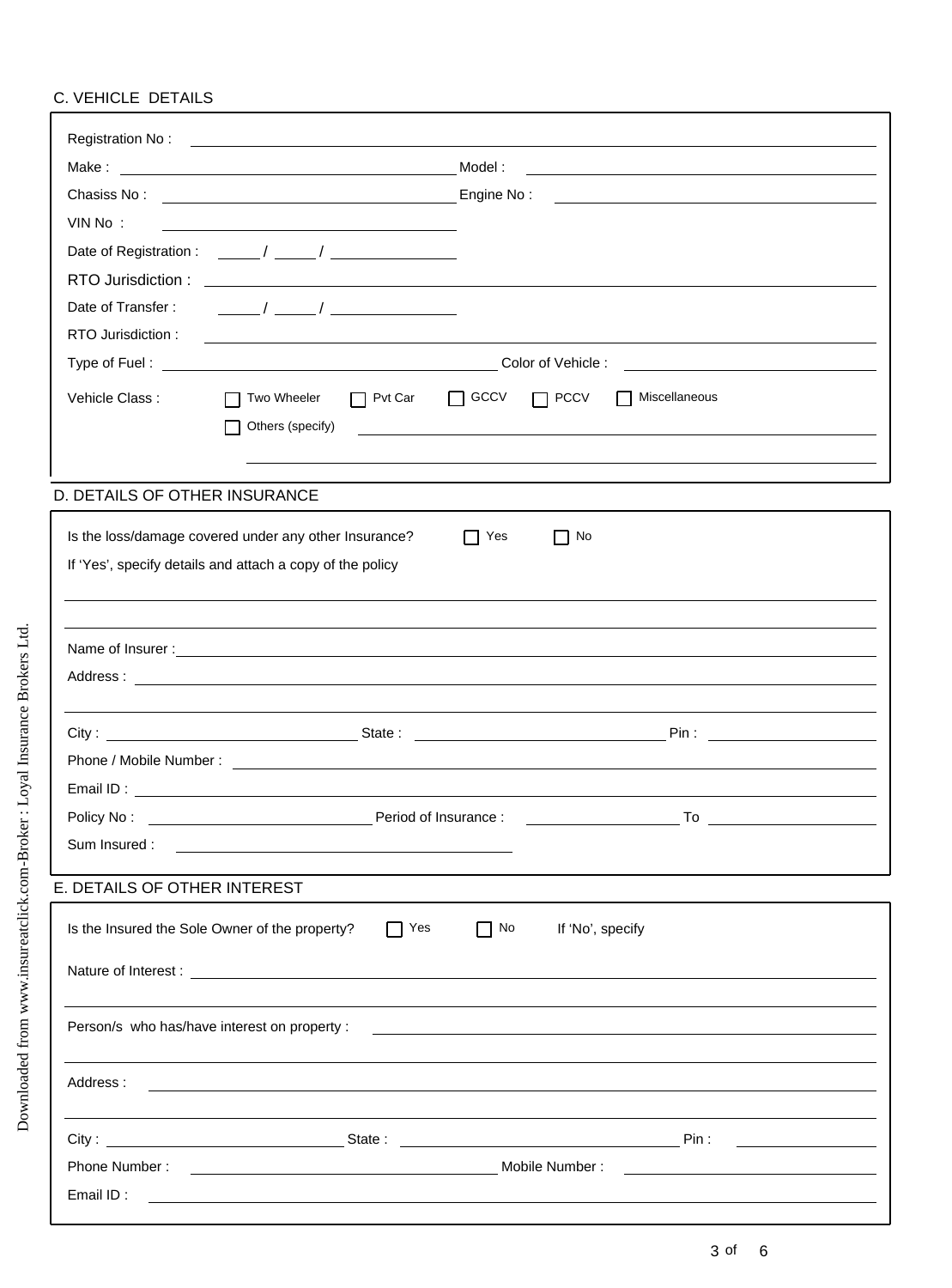### F. DRIVER DETAILS

|                                  | Relationship with Insured: Note that the state of the state of the state of the state of the state of the state of the state of the state of the state of the state of the state of the state of the state of the state of the |                                                                                                                                                                                                                                      |
|----------------------------------|--------------------------------------------------------------------------------------------------------------------------------------------------------------------------------------------------------------------------------|--------------------------------------------------------------------------------------------------------------------------------------------------------------------------------------------------------------------------------------|
|                                  | Gender: <b>n</b> Male <b>n</b> Female                                                                                                                                                                                          | Date of Birth : $\frac{1}{2}$ / $\frac{1}{2}$ / $\frac{1}{2}$ / $\frac{1}{2}$ / $\frac{1}{2}$ / $\frac{1}{2}$                                                                                                                        |
|                                  |                                                                                                                                                                                                                                |                                                                                                                                                                                                                                      |
|                                  |                                                                                                                                                                                                                                |                                                                                                                                                                                                                                      |
|                                  |                                                                                                                                                                                                                                |                                                                                                                                                                                                                                      |
|                                  |                                                                                                                                                                                                                                |                                                                                                                                                                                                                                      |
|                                  |                                                                                                                                                                                                                                |                                                                                                                                                                                                                                      |
|                                  |                                                                                                                                                                                                                                |                                                                                                                                                                                                                                      |
|                                  |                                                                                                                                                                                                                                | Driving License : <u>example and the contract of the contract of the contract of the contract of the contract of the contract of the contract of the contract of the contract of the contract of the contract of the contract of</u> |
|                                  |                                                                                                                                                                                                                                |                                                                                                                                                                                                                                      |
|                                  | Date of Issue : $\frac{1}{2}$ / $\frac{1}{2}$ / $\frac{1}{2}$                                                                                                                                                                  | Date of Expiry: $\frac{1}{2}$ / $\frac{1}{2}$ / $\frac{1}{2}$                                                                                                                                                                        |
|                                  | Type of License : □ Permanent □ □ Temporary                                                                                                                                                                                    |                                                                                                                                                                                                                                      |
| Class:                           | M-Cycle W/G M-Cycle Wo/G                                                                                                                                                                                                       | $\Box$ LMV<br>Non - Transport<br>$\Box$ Transport                                                                                                                                                                                    |
|                                  | □ Goods Carrying □ Passenger Carrying                                                                                                                                                                                          | $\Box$ Three Wheeler                                                                                                                                                                                                                 |
|                                  | Special endorsement, specify if any :                                                                                                                                                                                          |                                                                                                                                                                                                                                      |
|                                  |                                                                                                                                                                                                                                |                                                                                                                                                                                                                                      |
|                                  |                                                                                                                                                                                                                                |                                                                                                                                                                                                                                      |
| <b>G. ACCIDENT/THEFT DETAILS</b> |                                                                                                                                                                                                                                |                                                                                                                                                                                                                                      |
|                                  |                                                                                                                                                                                                                                |                                                                                                                                                                                                                                      |
| Type of Loss:                    |                                                                                                                                                                                                                                | Own Damage nieft nieft night and Accident                                                                                                                                                                                            |
|                                  |                                                                                                                                                                                                                                | Third Party Death $\Box$ Third Party Injury $\Box$ Third Party Property Damage                                                                                                                                                       |
|                                  | Others (specify)                                                                                                                                                                                                               |                                                                                                                                                                                                                                      |
|                                  |                                                                                                                                                                                                                                |                                                                                                                                                                                                                                      |
|                                  |                                                                                                                                                                                                                                |                                                                                                                                                                                                                                      |
|                                  |                                                                                                                                                                                                                                |                                                                                                                                                                                                                                      |
|                                  | No. of people travelling in the vehicle at the time of accident                                                                                                                                                                | <u> 1980 - Antonio Alemania, politikar politikar (h. 1980)</u>                                                                                                                                                                       |
| Weighment Details :              |                                                                                                                                                                                                                                |                                                                                                                                                                                                                                      |
|                                  |                                                                                                                                                                                                                                |                                                                                                                                                                                                                                      |
|                                  |                                                                                                                                                                                                                                |                                                                                                                                                                                                                                      |
|                                  |                                                                                                                                                                                                                                |                                                                                                                                                                                                                                      |
|                                  | In case of theft, keys in the possession of ?                                                                                                                                                                                  |                                                                                                                                                                                                                                      |
| Name:                            |                                                                                                                                                                                                                                | <u> 1989 - Johann Stein, marwolaethau a bhann an chomhair an chomhair an chomhair an chomhair an chomhair an ch</u>                                                                                                                  |
|                                  |                                                                                                                                                                                                                                |                                                                                                                                                                                                                                      |
|                                  |                                                                                                                                                                                                                                |                                                                                                                                                                                                                                      |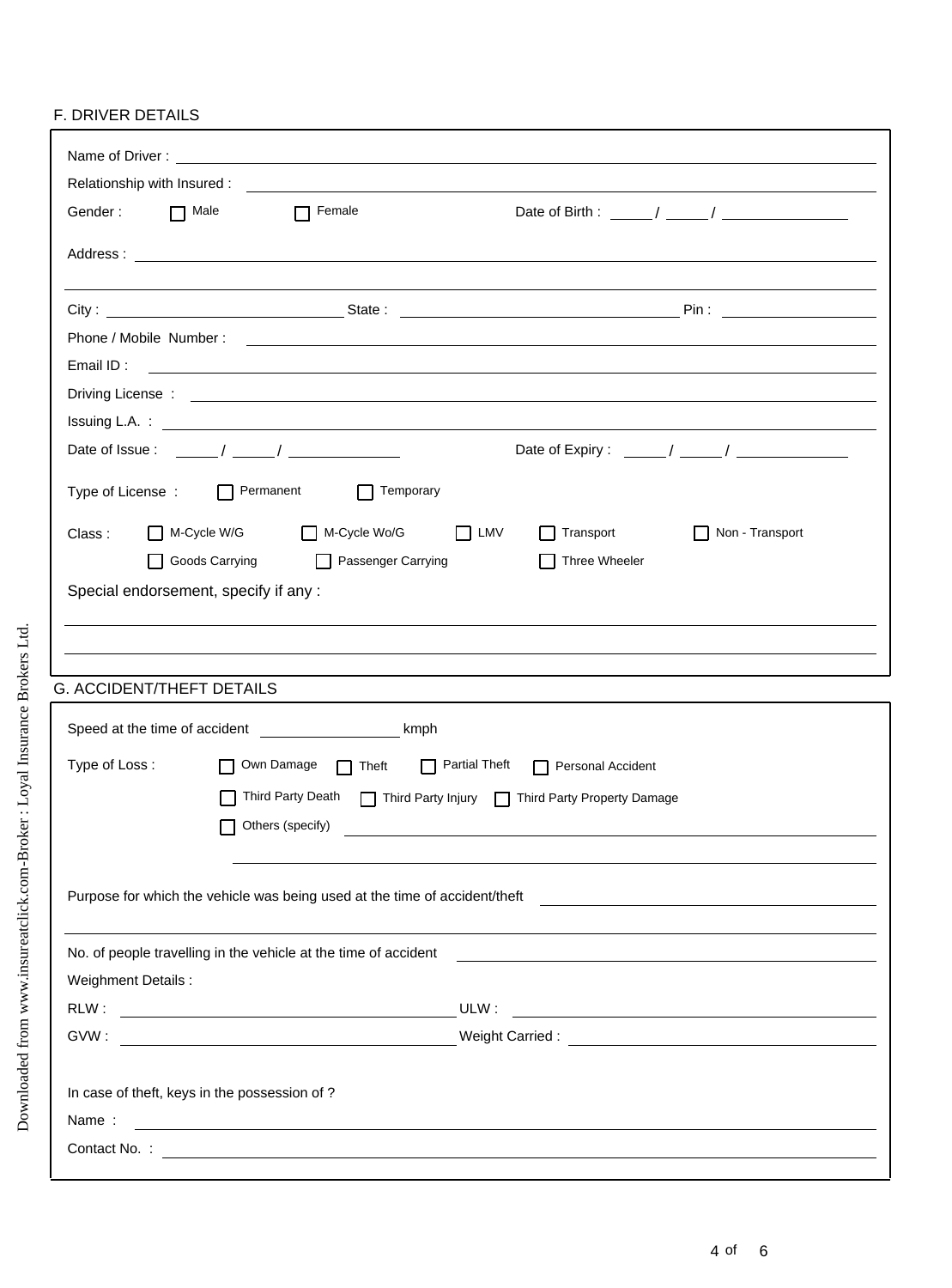### H. GARAGE/BODYSHOP/REPAIRER DETAILS

| Name:<br>the control of the control of the control of the control of the control of the control of the control of the control of the control of the control of the control of the control of the control of the control of the control |                          |                                                                                          |         |         |                                                       |                                                   |  |                                |
|----------------------------------------------------------------------------------------------------------------------------------------------------------------------------------------------------------------------------------------|--------------------------|------------------------------------------------------------------------------------------|---------|---------|-------------------------------------------------------|---------------------------------------------------|--|--------------------------------|
|                                                                                                                                                                                                                                        |                          |                                                                                          |         |         |                                                       |                                                   |  |                                |
|                                                                                                                                                                                                                                        |                          |                                                                                          |         |         |                                                       |                                                   |  |                                |
|                                                                                                                                                                                                                                        |                          |                                                                                          |         |         |                                                       |                                                   |  |                                |
|                                                                                                                                                                                                                                        | City:                    |                                                                                          |         |         |                                                       |                                                   |  |                                |
|                                                                                                                                                                                                                                        |                          |                                                                                          |         |         |                                                       |                                                   |  |                                |
|                                                                                                                                                                                                                                        |                          |                                                                                          |         |         |                                                       |                                                   |  |                                |
|                                                                                                                                                                                                                                        |                          | I. THIRD PARTY LOSS DETAILS(Attach additional sheet, if required)                        |         |         |                                                       |                                                   |  |                                |
| SI                                                                                                                                                                                                                                     | Name & Age<br>No. in yrs | Passenger/Pedestrian/Driver,<br>Cleaner/Occupant of the other<br>vehicle/Property damage | Address | Contact | Death/Type of<br>Injury/Details of<br>Property damage | Name of Hospital where Details of Any<br>admitted |  | Legal/Court<br>Notice received |
|                                                                                                                                                                                                                                        |                          |                                                                                          |         |         |                                                       |                                                   |  |                                |
|                                                                                                                                                                                                                                        |                          |                                                                                          |         |         |                                                       |                                                   |  |                                |
|                                                                                                                                                                                                                                        |                          |                                                                                          |         |         |                                                       |                                                   |  |                                |
|                                                                                                                                                                                                                                        |                          |                                                                                          |         |         |                                                       |                                                   |  |                                |
|                                                                                                                                                                                                                                        |                          |                                                                                          |         |         |                                                       |                                                   |  |                                |
|                                                                                                                                                                                                                                        |                          | J. DETAILS OF PREVIOUS LOSSES                                                            |         |         |                                                       |                                                   |  |                                |
|                                                                                                                                                                                                                                        |                          |                                                                                          |         |         |                                                       |                                                   |  |                                |
|                                                                                                                                                                                                                                        | Date of Loss             | Claim Description and Cause of Loss                                                      |         |         | Value of Loss (Rs.)<br>Insurer                        |                                                   |  |                                |
|                                                                                                                                                                                                                                        |                          |                                                                                          |         |         |                                                       |                                                   |  |                                |
|                                                                                                                                                                                                                                        |                          |                                                                                          |         |         |                                                       |                                                   |  |                                |
|                                                                                                                                                                                                                                        |                          |                                                                                          |         |         |                                                       |                                                   |  |                                |
|                                                                                                                                                                                                                                        |                          |                                                                                          |         |         |                                                       |                                                   |  |                                |
|                                                                                                                                                                                                                                        |                          | K. DETAILS OF OTHER INFORMATION                                                          |         |         |                                                       |                                                   |  |                                |
| Do you wish to provide any other information?<br>If 'Yes', specify<br>No<br>Yes<br>- 1                                                                                                                                                 |                          |                                                                                          |         |         |                                                       |                                                   |  |                                |
|                                                                                                                                                                                                                                        |                          |                                                                                          |         |         |                                                       |                                                   |  |                                |
|                                                                                                                                                                                                                                        |                          |                                                                                          |         |         |                                                       |                                                   |  |                                |
|                                                                                                                                                                                                                                        |                          |                                                                                          |         |         |                                                       |                                                   |  |                                |
|                                                                                                                                                                                                                                        |                          |                                                                                          |         |         |                                                       |                                                   |  |                                |
|                                                                                                                                                                                                                                        |                          |                                                                                          |         |         |                                                       |                                                   |  |                                |
|                                                                                                                                                                                                                                        |                          |                                                                                          |         |         |                                                       |                                                   |  |                                |
|                                                                                                                                                                                                                                        |                          |                                                                                          |         |         |                                                       |                                                   |  |                                |
|                                                                                                                                                                                                                                        |                          |                                                                                          |         |         |                                                       |                                                   |  |                                |